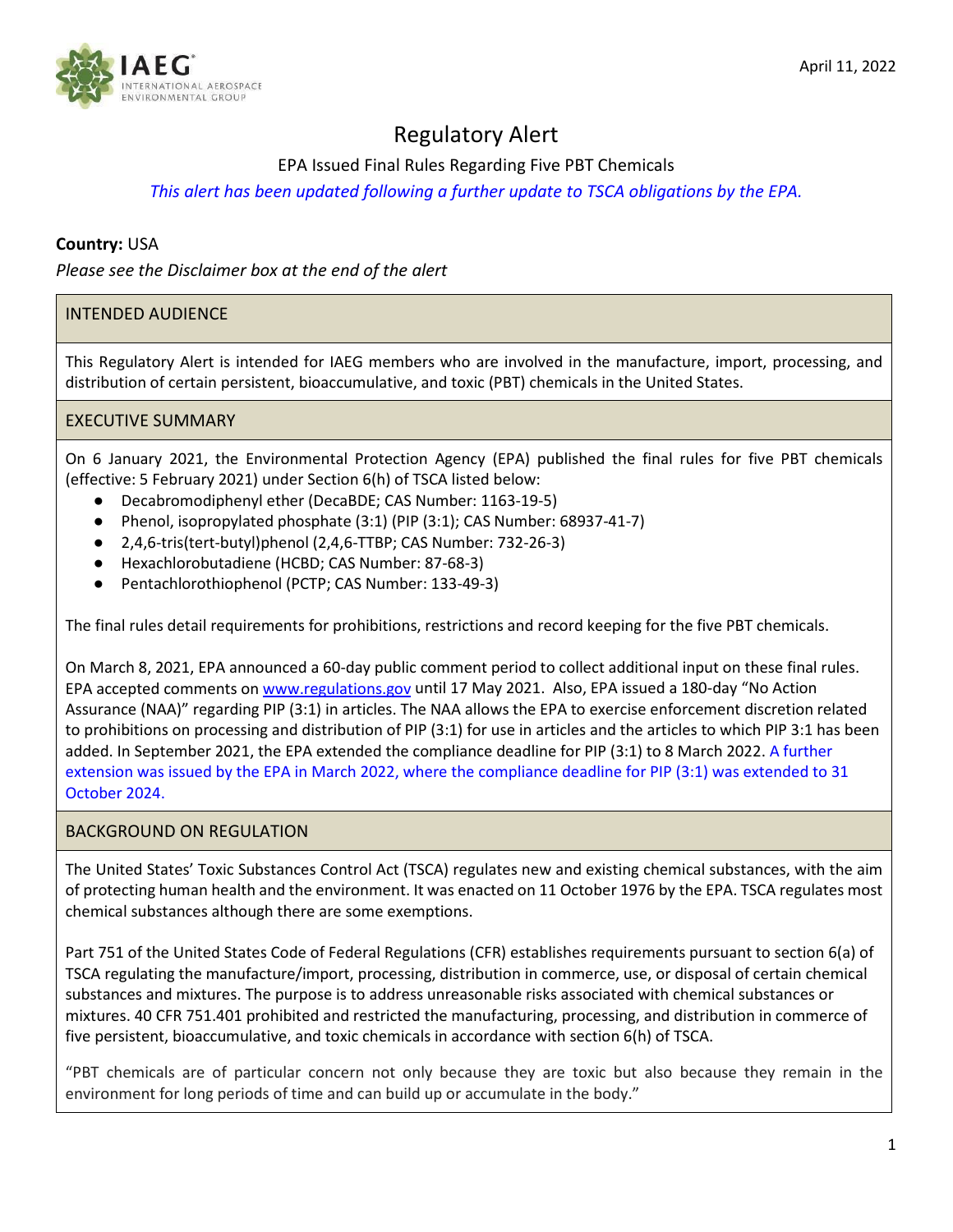

The EPA Issued Final Rules apply to the manufacture, import, processing, and distribution in commerce of the five chemical substances listed above and products or articles containing them. Certain activities for which the regulations do not apply are addressed in 40 CFR 751.401 (b). Certain exclusions apply as described below.

#### RELEVANT DATES

- ❖ **TSCA effective:** 11 October 1976
- ❖ **EPA Issued Final Rules Regarding Five PBT Chemicals published:** 6 January 2021
- ❖ **Final Rules Regarding Five PBT Chemicals effective:** 5 February 2021
- ❖ **180-Day NAA for PIP (3:1) effective:** 9 March 2021
- ❖ **180-Day NAA for PIP (3:1) expiry:** 4 September 2021 (11:59 PM ET)
- ❖ **Extended PIP (3:1) compliance deadline:** 8 March 2022
- ❖ **Further extended PIP (3:1) compliance deadline:** 31 October 2024

Other relevant dates (for specific scope, requirements and exemptions) are included in the sections below for each of the five PBT chemicals. However, the EPA may change these dates following the 60-day public comment period, which is scheduled to end on 17 May 2021. In September 2021 and again in March 2022, the EPA extended the compliance deadline for PIP (3:1) to ensure supply chains are not interrupted for key consumer and commercial goods.

#### REGULATORY OBLIGATIONS

In addition to being subject to export notification (TSCA section 12b) and import certification (TSCA section 13) provisions, the EPA-issued final rules for the five chemical substances are summarized in the table below:

| <b>Chemical</b>                                | <b>Scope, Requirements and Exemptions</b>                                                                                                                                                                                                             | <b>Applications</b>                                                                                                                                                                                                 |
|------------------------------------------------|-------------------------------------------------------------------------------------------------------------------------------------------------------------------------------------------------------------------------------------------------------|---------------------------------------------------------------------------------------------------------------------------------------------------------------------------------------------------------------------|
| <b>DecaBDE</b><br>(CAS Number:<br>$1163-19-5)$ | 1. Manufacturing, importing and processing of DecaBDE, and<br>products or articles containing DecaBDE - prohibited a<br>(Effective: After 8 March 2021)<br>2. Distribution in commerce of DecaBDE, and products or articles                           | Flame retardant in:<br>• imported articles e.g.<br>aerospace and<br>automotive parts<br>wire and cable rubber<br>casings<br>• electronic equipment<br>casings<br>textiles<br>building and<br>construction materials |
|                                                | containing DecaBDE - prohibited<br>(Effective: After 6 January 2022)                                                                                                                                                                                  |                                                                                                                                                                                                                     |
|                                                | 3. Manufacturing, importing, processing and distribution in<br>commerce for use in parts installed in and distributed as part of<br>new aerospace vehicles, including replacement parts -<br>prohibited b<br>(Effective: After 8 January 2024)        |                                                                                                                                                                                                                     |
|                                                | 4. Recordkeeping: Manufacturers, importers, processors and<br>distributors of DecaBDE, and products or articles containing<br>DecaBDE - business records, such as invoices and bills-of-<br>lading must be kept for three years after record has been |                                                                                                                                                                                                                     |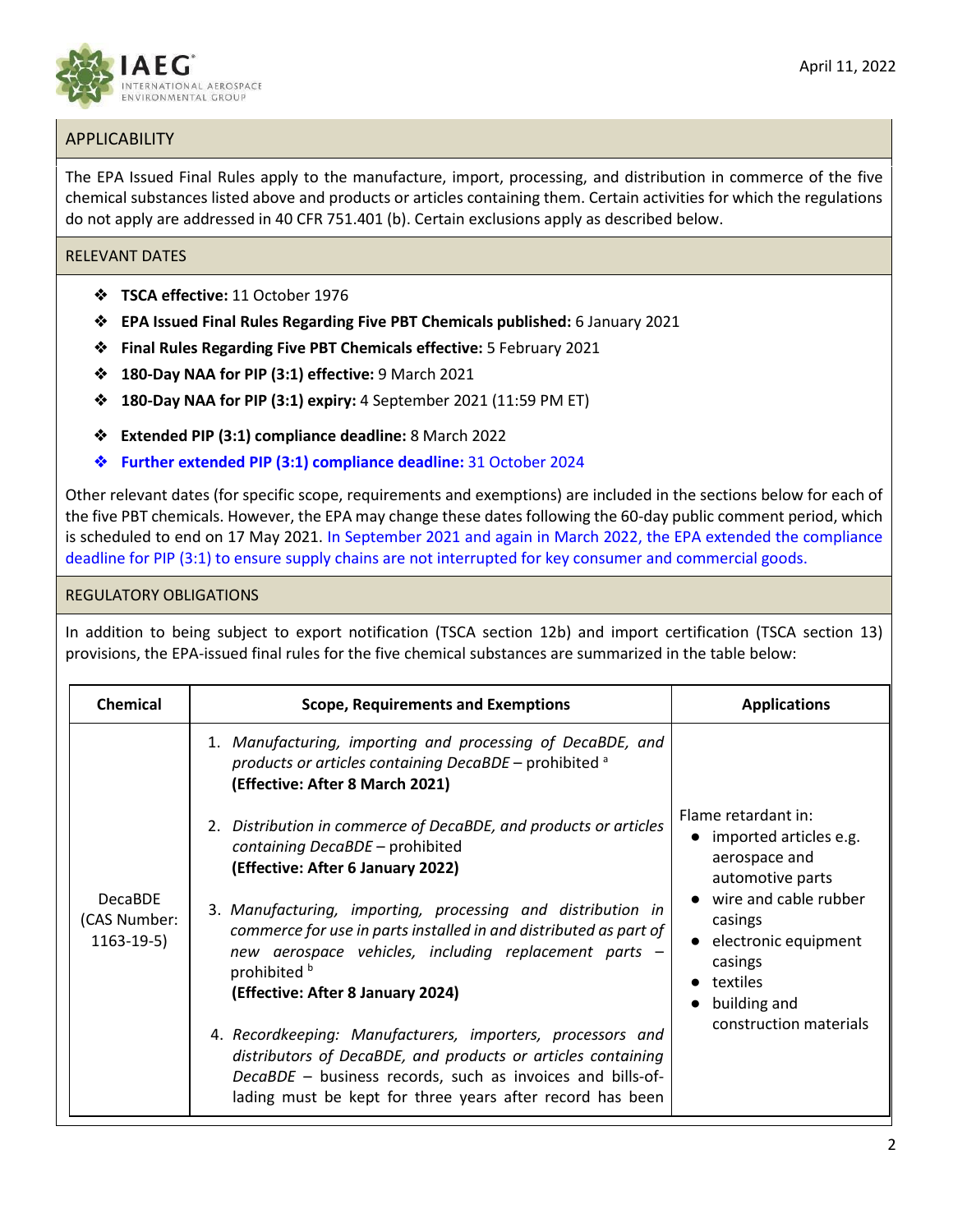

|                                          | generated (not required for first footnote $-$ see below) to<br>comply with prohibitions and other requirements in §751.405<br>(Effective: After 8 March 2021)                                                                                                                                                                                                                                                                                                                                                                                                                                                                                                                                                                                                      |                                                                                              |
|------------------------------------------|---------------------------------------------------------------------------------------------------------------------------------------------------------------------------------------------------------------------------------------------------------------------------------------------------------------------------------------------------------------------------------------------------------------------------------------------------------------------------------------------------------------------------------------------------------------------------------------------------------------------------------------------------------------------------------------------------------------------------------------------------------------------|----------------------------------------------------------------------------------------------|
|                                          | <sup>a</sup> Exempts processing and distribution in commerce for the recycling of<br>plastic containing decaBDE, and the products and articles made from such<br>recycled plastics<br><sup>b</sup> Importing, processing and distribution in commerce is prohibited for the<br>following after the end of service lives of aerospace vehicles:<br>After 8 January 2024 - Manufacturing/importing, processing, and<br>distribution in commerce of decaBDE for use in parts installed in<br>and distributed as part of new aerospace vehicles and parts to<br>which decaBDE was added<br>All manufacturing, processing and distribution in commerce of<br>decaBDE for use in replacement parts and the replacement parts<br>for aerospace vehicles containing DecaBDE |                                                                                              |
| PIP (3:1)<br>(CAS Number:<br>68937-41-7) | 1. Processing and distribution in commerce of PIP (3:1), and<br>products or articles containing PIP (3:1) – prohibited a,b<br>(Effective: After 31 October 2024)<br>2. Releases to water from manufacturing, processing, and<br>distribution in commerce of PIP (3:1), and products or articles<br>containing PIP $(3:1)$ – prohibited                                                                                                                                                                                                                                                                                                                                                                                                                              |                                                                                              |
|                                          | (Effective: After 8 March 2021)<br>3. Processing and distribution in commerce of PIP (3:1) for use in<br>adhesives and sealants, PIP (3:1)-containing products for use<br>in adhesives and sealants, and PIP (3:1)-containing adhesives<br>and sealants - prohibited<br>(Effective: After 6 January 2025)<br>4. Recordkeeping: Manufacturers, importers, processors and<br>distributors of PIP (3:1), and products or articles containing PIP<br>$(3:1)$ – business records, such as invoices and bills-of-lading,<br>must be kept for three years after record has been generated<br>(not required for last two exclusions - see below) to comply<br>with prohibitions and other requirements in § 751.407<br>(Effective: After 31 October 2024)                   | Flame retardant in plastics,<br>and functional fluid in aircraft<br>and industrial machinery |
|                                          | <sup>a</sup> Exclusions:<br>hydraulic fluids for aviation or to meet military specifications for<br>$\bullet$<br>safety and performance where no U.S. Department of Defense<br>approved alternative chemical is available<br>lubricants and greases<br>new and replacement parts for motor and aerospace vehicles<br>intermediate to produce cyanoacrylate adhesives in closed<br>systems                                                                                                                                                                                                                                                                                                                                                                           |                                                                                              |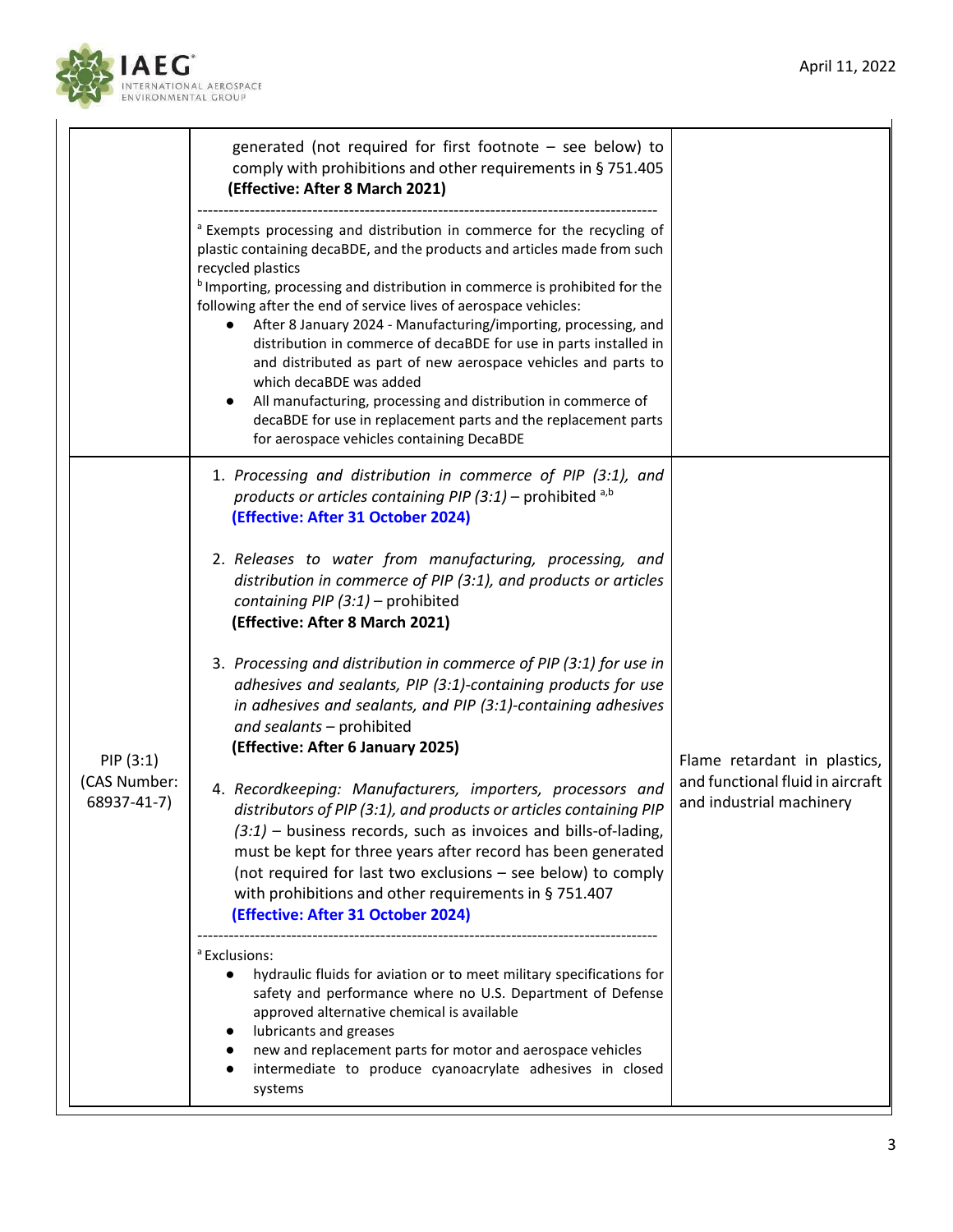



|                                           | specialized engine air filters for locomotive and marine<br>applications<br>adhesive and sealant until 6 January 2025<br>recycling plastic from products or articles containing PIP (3:1) (no<br>new PIP (3:1) added during recycling process)<br>finished products or articles made from recycled PIP (3:1)<br>containing plastic<br><sup>b</sup> Manufacturers, importers, processors and distributors of PIP (3:1) and<br>products containing PIP (3:1) must notify their customers of the<br>restrictions in 40 CFR 751.407, via Safety Data Sheets or labeling:<br>Manufacturers/Importer - After 3/8/21 and Processors/Distributors -<br>After July 6, 2021                                                                                               |                                                                                                        |
|-------------------------------------------|-----------------------------------------------------------------------------------------------------------------------------------------------------------------------------------------------------------------------------------------------------------------------------------------------------------------------------------------------------------------------------------------------------------------------------------------------------------------------------------------------------------------------------------------------------------------------------------------------------------------------------------------------------------------------------------------------------------------------------------------------------------------|--------------------------------------------------------------------------------------------------------|
| 2,4,6-TTBP<br>(CAS Number:<br>732-26-3)   | 1. Distribution in commerce of containers (containing 2,4,6-TTBP)<br>with a volume of less than 35 gallons $-$ prohibited with<br>concentrations above 0.3% by weight<br>(Effective: After 6 January 2026)<br>2. Processing and distribution in commerce of 2,4,6-TTBP oil and<br>lubricant additives with concentrations above 0.3% by weight.<br>(Effective: After 6 January 2026)<br>3. Recordkeeping: Distributors of 2,4,6-TTBP - business records,<br>such as invoices and bills-of-lading, must be kept for three<br>years after a record has been generated to comply with<br>prohibitions and other requirements in § 751.409<br>(Effective: After 6 January 2026)                                                                                     | Antioxidant in fuel additives<br>and fuel injector cleaners,<br>and additives in oil and<br>lubricants |
| <b>HCBD</b><br>(CAS Number:<br>$87-68-3)$ | 1. Manufacturing, importing, processing and distribution in<br>commerce of HCBD, and products or articles containing HCBD<br>$-$ prohibited $a$<br>(Effective: After 8 March 2021)<br>2. Recordkeeping: Manufacturers, importers, processors and<br>distributors of HCBD, and products or articles containing HCBD<br>- business records, such as invoices and bills-of-lading, must<br>be kept for three years after record has been generated to<br>comply with prohibitions and other requirements in § 751.413<br>(Effective: After 8 March 2021)<br><sup>a</sup> Exemptions:<br>unintentional production of HCBD as a byproduct whilst<br>producing chlorinated solvents<br>processing and distribution in commerce of HCBD for burning as<br>a waste fuel | Solvent in rubber<br>manufacturing, and in<br>hydraulic, heat transfer or<br>transformer fluid         |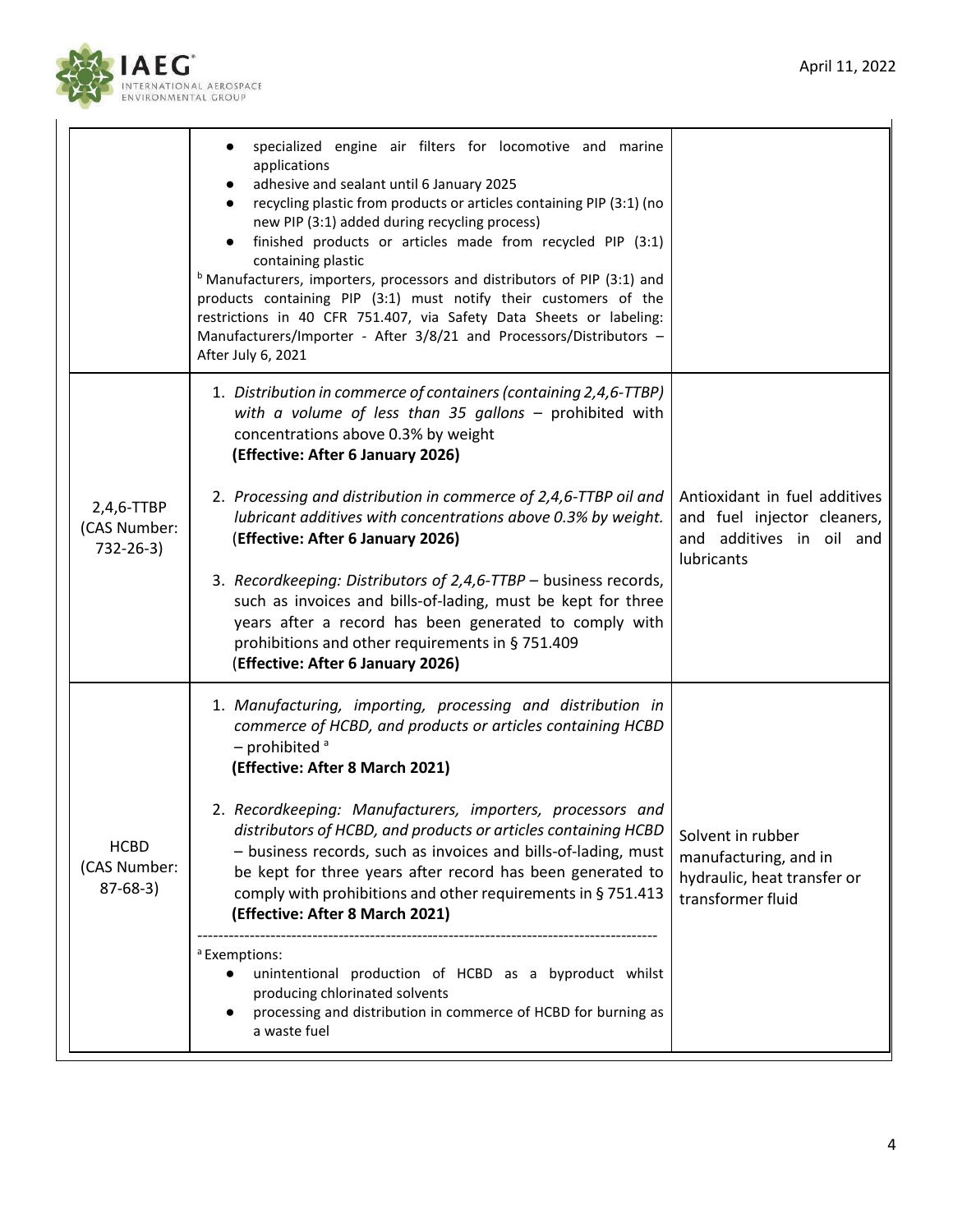

| <b>PCTP</b><br>(CAS Number:<br>133-49-3 | 1. Manufacturing, importing and processing of PCTP, and<br>products or articles containing PCTP - prohibited with<br>concentrations greater than 1% by weight<br>(Effective: After 8 March 2021)                                                                                                                                                                   |                              |
|-----------------------------------------|--------------------------------------------------------------------------------------------------------------------------------------------------------------------------------------------------------------------------------------------------------------------------------------------------------------------------------------------------------------------|------------------------------|
|                                         | 2. Distribution in commerce of PCTP, and products or articles<br>containing PCTP - prohibited for concentrations greater than<br>1 % by weight<br>(Effective: After 6 January 2022)                                                                                                                                                                                | Rubber industry applications |
|                                         | 3. Recordkeeping: Manufacturers, importers, processors and<br>distributors of PCTP, and products or articles containing PCTP<br>- business records, such as invoices and bills-of-lading, must<br>be kept for three years after record has been generated to<br>comply with prohibitions and other requirements in $\S$ 751.411<br>(Effective: After 8 March 2021) |                              |

On 8 March 2021, the United States EPA issued a temporary 180-day NAA (effective: 9 March 2021), which states that the EPA will exercise its enforcement discretion to not pursue enforcement actions for violations relating (only) to:

- prohibitions on processing and distribution in commerce of PIP (3:1) for use in articles, and PIP (3:1)-containing articles
- business records requiring a statement that PIP (3:1) and PIP (3:1)-containing articles are in compliance with the above bullet point

RISKS TO AEROSPACE AND DEFENSE

Violation of this regulation may result in civil and criminal penalties such as fines and imprisonment as well as damage to the company's reputation.

# USEFUL LINKS

#### **Summary of TSCA:**

<https://www.epa.gov/laws-regulations/summary-toxic-substances-control-act>

#### **PBT Chemicals under TSCA Section 6(h):**

[https://www.epa.gov/assessing-and-managing-chemicals-under-tsca/persistent-bioaccumulative-and-toxic-pbt](https://www.epa.gov/assessing-and-managing-chemicals-under-tsca/persistent-bioaccumulative-and-toxic-pbt-chemicals-under#risk)[chemicals-under#risk](https://www.epa.gov/assessing-and-managing-chemicals-under-tsca/persistent-bioaccumulative-and-toxic-pbt-chemicals-under#risk)

# **Final Rule for DecaBDE:**

[https://www.federalregister.gov/documents/2021/01/06/2020-28686/decabromodiphenyl-ether-decabde](https://www.federalregister.gov/documents/2021/01/06/2020-28686/decabromodiphenyl-ether-decabde-regulation-of-persistent-bioaccumulative-and-toxic-chemicals-under)[regulation-of-persistent-bioaccumulative-and-toxic-chemicals-under](https://www.federalregister.gov/documents/2021/01/06/2020-28686/decabromodiphenyl-ether-decabde-regulation-of-persistent-bioaccumulative-and-toxic-chemicals-under)

**Final Rule for PIP (3:1):** [https://www.federalregister.gov/documents/2021/01/06/2020-28692/phenol](https://www.federalregister.gov/documents/2021/01/06/2020-28692/phenol-isopropylated-phosphate-31-pip-31-regulation-of-persistent-bioaccumulative-and-toxic)[isopropylated-phosphate-31-pip-31-regulation-of-persistent-bioaccumulative-and-toxic](https://www.federalregister.gov/documents/2021/01/06/2020-28692/phenol-isopropylated-phosphate-31-pip-31-regulation-of-persistent-bioaccumulative-and-toxic)

**Final Rule for 2,4,6-TTBP:** [https://www.federalregister.gov/documents/2021/01/06/2020-28690/246-tristert](https://www.federalregister.gov/documents/2021/01/06/2020-28690/246-tristert-butylphenol-246-ttbp-regulation-of-persistent-bioaccumulative-and-toxic-chemicals-under)[butylphenol-246-ttbp-regulation-of-persistent-bioaccumulative-and-toxic-chemicals-under](https://www.federalregister.gov/documents/2021/01/06/2020-28690/246-tristert-butylphenol-246-ttbp-regulation-of-persistent-bioaccumulative-and-toxic-chemicals-under)